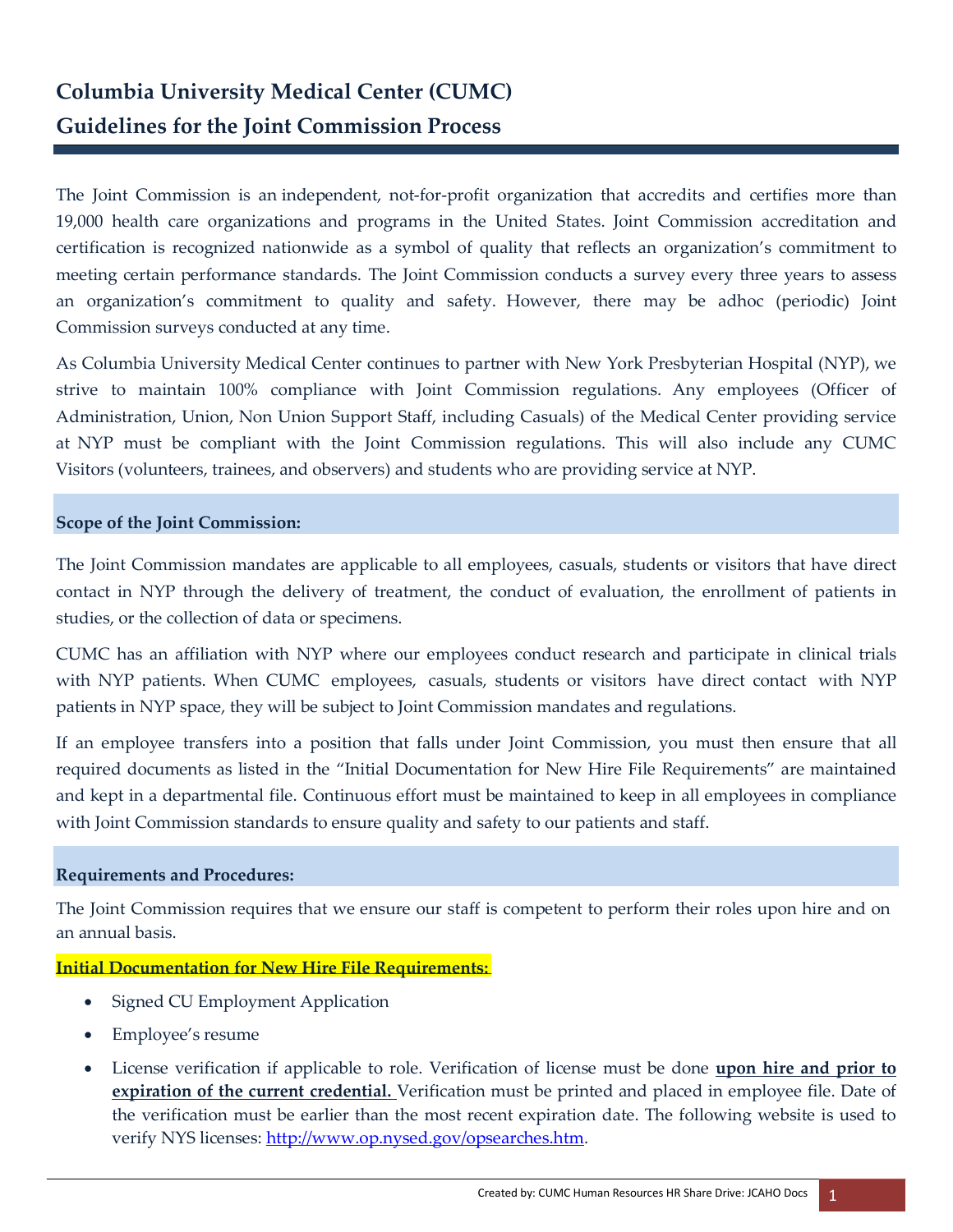- Pre-employment Drug screening- 1199/SSA Union members and Casuals who fall under Joint Commission requirements must successfully pass a drug screening prior to beginning work (see the drug screening guidelines on the CUMC HR website, <http://www.cumc.columbia.edu/hr/sites/hr/files/drug-screening-guidelines-final-5-11.pdf>
- Officers/Non Union Support Staff who fall under Joint Commission will receive a drug screen via the medical surveillance protocol. A copy of the CUMC HR email clearance must be placed in the employee file.
- Medical Surveillance/Pre-employment physical (through Workforce Health & Safety-WHS). Departments must register employees who require medical surveillance under **Baseline** evaluation on the Medical Surveillance Online Registration website at [http://asp.cpmc.columbia.edu/hrorient/msr/.](http://asp.cpmc.columbia.edu/hrorient/msr/) The medical clearance email from WHS must be placed in the employee file.
- Background Check- A copy of the CUMC HR e-mail correspondence indicating that the candidate's background check is completed and verified must be placed in the employee file. For detail information on the background check process, please refer to the Background Check Guidelines on our CUMC HR website [http://www.cumc.columbia.edu/hr/sites/hr/files/background-check-guidelines](http://www.cumc.columbia.edu/hr/sites/hr/files/background-check-guidelines-april-2010-final.pdf)[april-2010-final.pdf.](http://www.cumc.columbia.edu/hr/sites/hr/files/background-check-guidelines-april-2010-final.pdf)
- To ensure the new employee is competent to perform their duties, use the following forms: Departmental Orientation and checklist (**[JCAHO](http://www.cumc.columbia.edu/hr/sites/hr/files/CUMC_JCAHO_1_0_Department_Orientation.pdf) 1.0**), Clinical Research Practice Orientation form (**[JCAHO](http://www.cumc.columbia.edu/hr/sites/hr/files/CUMC_JCAHO_2_0_CRNSP.pdf) 2.0**), Clinical Research Practice-Non Nursing Research Orientation form (**[JCAHO](http://www.cumc.columbia.edu/hr/sites/hr/files/CUMC_JCAHO_2_1_CRPNN.pdf) 2.1**) and the Annual Department and Position Specific Competency Checklist (**[JCAHO](http://www.cumc.columbia.edu/hr/sites/hr/files/CUMC_JCAHO_3_0_Annual_Department_and_Competency_Checklist.pdf) 3.0**) and place in the employee file.
- New Hire Hospital Training and Fire Safety Training- All CUMC employees must attend the New Hire Orientation/Welcome Program. Departments must complete the online registration form for their employee to attend the program at [http://asp.cpmc.columbia.edu/hrorient/.](http://asp.cpmc.columbia.edu/hrorient/) If you have identified that your new employee is covered under Joint Commission in the online registration form, they will receive a Supplemental NYP Quality and Safety Information packet when they arrive to orientation. They must review and will be held accountable for the content. The new employee will have met the requirement for mandatory Hospital Training and Fire Safety Training for the year in which they are hired. A copy of the Welcome Program invitation letter must be placed in the employee file.
- Performance Appraisals- Columbia University requires all Officers of Administration and Non-Union Support Staff receive written feedback about their performance at least once per year. This appraisal is required as part of the Joint Commission standards and should be place in the employee's file. As of July 2011, newly negotiated performance appraisals are also required for staff covered under the 1199/SSA bargaining agreement for those who fall under the Joint Commission requirements. The 1199/SSA Employee Appraisal Form (for Joint Commission Purposes Only). These forms must be completed and placed in the employee file.

**PLEASE NOTE:** For Visitors (volunteers, trainees, and observers) who fall under the Joint Commission mandate, the following must be on file:

- Signed Visitor's Registration Form
- Drug Screening Clearance
- Baseline Medical Surveillance Clearance